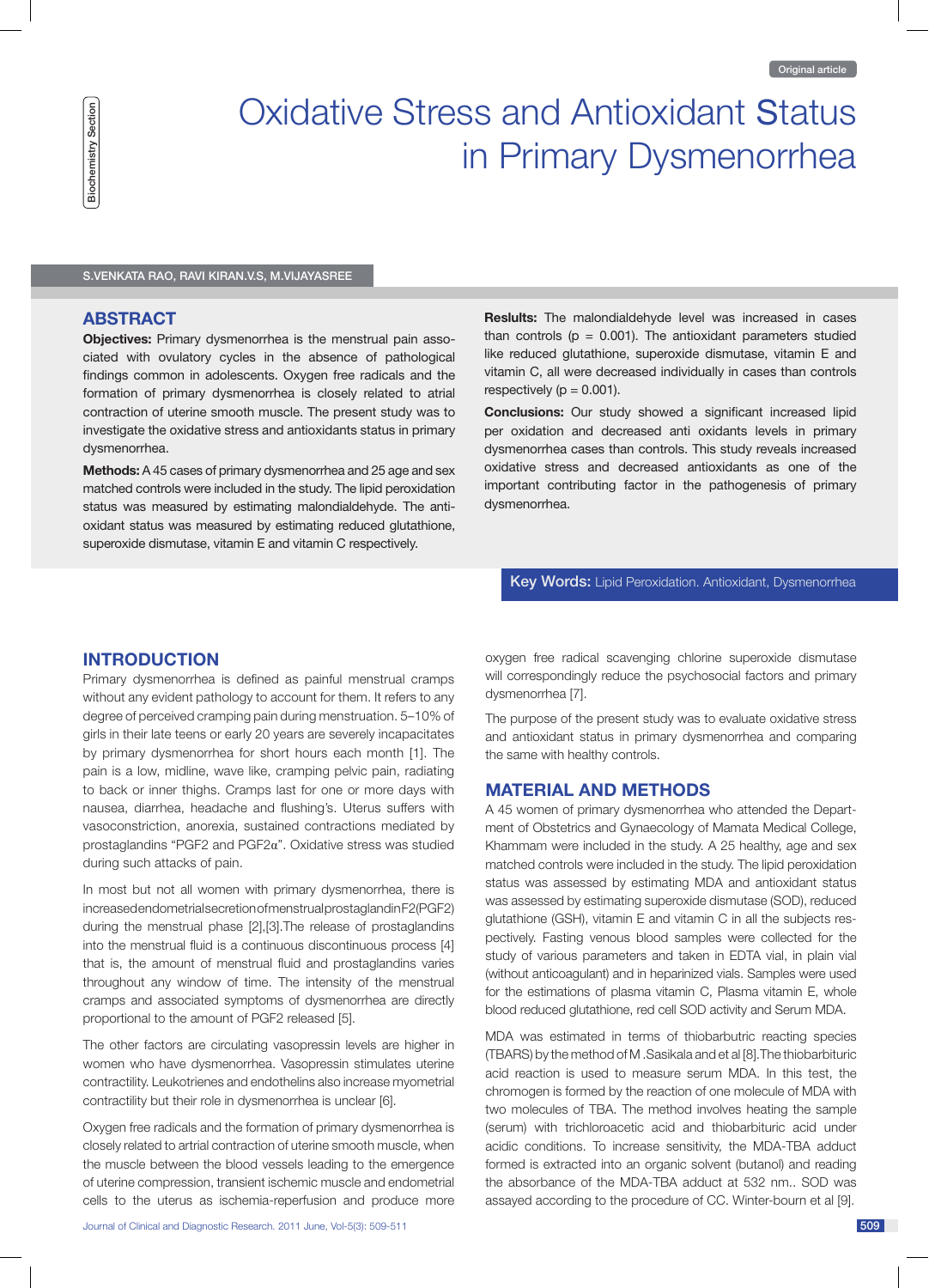This method is based on the method of Beauchamp and Fridovich and depends on the ability of the enzyme to inhibit the reduction of NBT by superoxide, which is generated by the reaction of photoreduced riboflavin and oxygen. Results are expressed as units of superoxide dismutase per gram of hemoglobin and 1 unit is defined for a particular system as that amount of enzyme causing half the maximum inhibition of NBT reduction.

GSH was estimated in the whole blood by method of Beutler, Duran and Kelly. The method is based upon the development of a relatively stable yellow colour when 5,5' –dithiobis-(2-nitrobenzoic acid) is added to sulfhydril compounds.

Vitamin E was estimated by using Emmerie-Engel reaction [10]. This method is based on the reduction by tocopherols of ferric to ferrous ions, which then form a red complex with α,α'–dipyridyl. ocopherols and carotenes are then extracted into xylene and the extinction read to 460nm to measure the carotenes. A correction is made for these after adding ferric chloride and reading at 520nm.

Vitamin C was estimated by [2],[6] dichlorophenol indophenol titration method [11], [2],[6]-Dichlorophenolindophenol is red in acid solution and on titration with a solution of ascorbic acid is reduced to the colourless leucobase, the ascorbic acid being oxidized to dehydroascorbic acid.

#### **Statistical analysis**

Statistical analysis was done using SalStat statistical software. t-test unpaired was used to compare means between cases and controls at 5% level of significance.

### **Results**

Results of statistical analysis of oxidant and antioxidant parameters.

### **Discussions**

The lipid peroxidation status was assessed in terms of MDA levels in the subjects. The MDA level was increased in cases of primary dysmenorrhea (mean  $\pm$  SD = 4.31200  $\pm$  0.48235) than controls (mean  $\pm$  SD = 1.94880  $\pm$  0.22775). The difference in the means is statistically highly significant as  $p = 0.0000001$ . In contrast to this, the antioxidant status was assessed by estimating MDA, SOD, GSH, vitamin E and vitamin C respectively. The SOD level was significantly decreased in cases (mean  $\pm$  SD = 2278.84444  $\pm$  182.67178) than control (mean  $\pm$  SD = 3486.64000  $\pm$  333.27665) as p = 0.0000001. Similarly the GSH was also significantly decreased in cases (mean  $\pm$  SD = 52.55622  $\pm$  5.71813) than controls (mean  $\pm$  SD = 70.72000  $\pm$  4.01580) as  $p = 0.0000001$ . Furthermore antioxidant vitamins were also significantly decreased in cases when compared to the controls. The vitamin E was significantly decreased in cases (mean  $\pm$  SD = 0.78156  $\pm$  0.07058) than controls (mean  $\pm$  SD = 1.33800  $\pm$  0.28746) as  $p = 0.0000001$ . Similarly the vitamin C was also significantly decreased in cases (mean  $\pm$  SD = 0.68422  $\pm$  0.08267) than control (mean  $\pm$  SD = 1.13560  $\pm$  0.19183) as p = 0.0000001 respectively as shown in the [Table/Fig-1].

Our study showed increased lipid per oxidation that is increased oxidative stress and decreased antioxidants levels in primary dysmenorrhea cases than controls. This study reveals increased oxidative stress and decreased antioxidants as one of the important contributing factor in the pathogenesis of primary dysmenorrhea. The decreased antioxidants level may be due to increased consumption of antioxidants to detoxify the increased oxidants or free radicals in primary dismenrrhoea. The most appropriate first-line choice of therapy in most women with primary dysmenorrhea is an nonsteroidal anti-inflammatory drugs (NSAIDs). William's gyneclology says that, oral vitamins E and B (thiamine), magnesium, fish oil, low fat diet, and the herb Toki-Shakuyaku-San have all be shown to improve dysmenorrhea [12].The careful examination of these food items reveals that these food are very good sources of vitamin E, Vitamin A and other important nutrients. The vitamin E and vitamin A are very good antioxidants and administration of these along with other nutrients thus have improved the dymenorrhoea. This study reveals that along with NASID, the patients of primary dymenorrhea should be supplemented with natural antioxidants like vitamin E, vitamin c and β- carotenoids which would be extremely useful and may be helpful in combating the pain.

#### **References**

- [1] Andersh and Milson. Am. *J. Obst. Gynecol*. 1982 ; 144: 655
- [2] Dawood MY. Hormones, prostaglandin and dysmenorrhea. In: Dawood MY, editor. Dysmenorrhea. Baltimore (MD): Williams and Wilkins; 1981. p. 20–52.
- [3] Chan WY, Hill JC. Determination of menstrual prostaglandin levels in non-dysmenorrheic and dysmenorrheic subjects. *Prostaglandins*  1978;15:365–75
- [4] Varely, Gowenlock and Bell *Practical Clinical Biochemistry* Vol 2.Hormones, Vit, Drugs & posions: 5th Ed, 1st Indian print. Wiliam Heinemann Med books Pvt Ltd p (1991), 253-255
- [5] Beutler E, Duron O, Kelly B M. Improved method for the determination of blood glutathione. *J Lab Clin Med* (1963), 61,882-888
- [6] Jeffcoate's principles of Gynaecology. Revised and updated by Pratap Kumar, Narendra Malhotra. Chapter : *Dysmeorrhea*,1987, Page-618
- [7] Chan WY, Dawood MY, Fuchs F. Prostaglandins in primary dysmenorrhea. Comparison of prophylactic and nonprophylactic treatment with ibuprofen and use of oral contraceptives. *Am J Med*  1981;70:535–41.
- [8] Sasikala M, Subramanyam C, Sadasivudu B. Early oxidative change in low density lipoproteins during progressive chronic renal failure. Indian *J Clin Biochem*. 1999;14:176–183.
- [9] Winterbourn, C.C., Rosemary, E., Hawkins, Maureen, B. and Carrel, R.W. The estimation of red cell superoxide dismutase activity. *J. Lab. Clin. Med* (1975), 85, 337
- [10] Varely, Gowenlock and Bell Practical Clinical Biochemistry Vol 2.Hormones, Vit, Drugs & posions: 5th Ed, 1st Indian print. Wiliam Heinemann Med books Pvt Ltd (1991), p 222-223
- [11] Varely, Gowenlock and Bell Practical Clinical Biochemistry Vol 2. Hormones, Vit, Drugs & posions: 5th Ed, 1st Indian print. Wiliam Heinemann Med books Pvt Ltd (1991),p 253-255
- [12] Schorage, Schaffer, Halvorson, Hoffman, Bradshaw, Cunningham, William's Gynaecology, Chapter : 11 Pelvic pain,1968, page 258.

| <b>Parameters</b>                                                                                                                       | <b>MDA</b>  | <b>SOD</b>     | <b>GSH</b>   | <b>Vitamin</b> | <b>Vitamin C</b> |
|-----------------------------------------------------------------------------------------------------------------------------------------|-------------|----------------|--------------|----------------|------------------|
|                                                                                                                                         | (mmol/ml)   | (units/gm Hb)  | (mol/L)      | $E$ (mg%)      | $(mg\%)$         |
| Controls                                                                                                                                | $.94880 +$  | $3486.64000 +$ | $70.72000 +$ | $1.33800 +$    | 1.13560 $\pm$    |
| $(n = 25)$                                                                                                                              | 0.22775     | 333.27665      | 4.01580      | 0.28746        | 0.19183          |
| Case                                                                                                                                    | $4.31200 +$ | $2278.84444 +$ | $52.55622 +$ | $0.78156 +$    | $0.68422 +$      |
| $(n = 45)$                                                                                                                              | 0.48235     | 182.87178      | 5.71813      | 0.07058        | 0.08267          |
| t(68)                                                                                                                                   | $-23.056$   | 19.630         | 14.053       | 12.395         | 13.714           |
| p-value                                                                                                                                 | 0.001       | 0.001          | 0.001        | 0.001          | 0.001            |
| <b>[Table/Fig-1]:</b> (Values are expressed in mean ± SD), MDA : malondialdehyde, SOD : superoxide dismutase, GSH : reduced glutathione |             |                |              |                |                  |